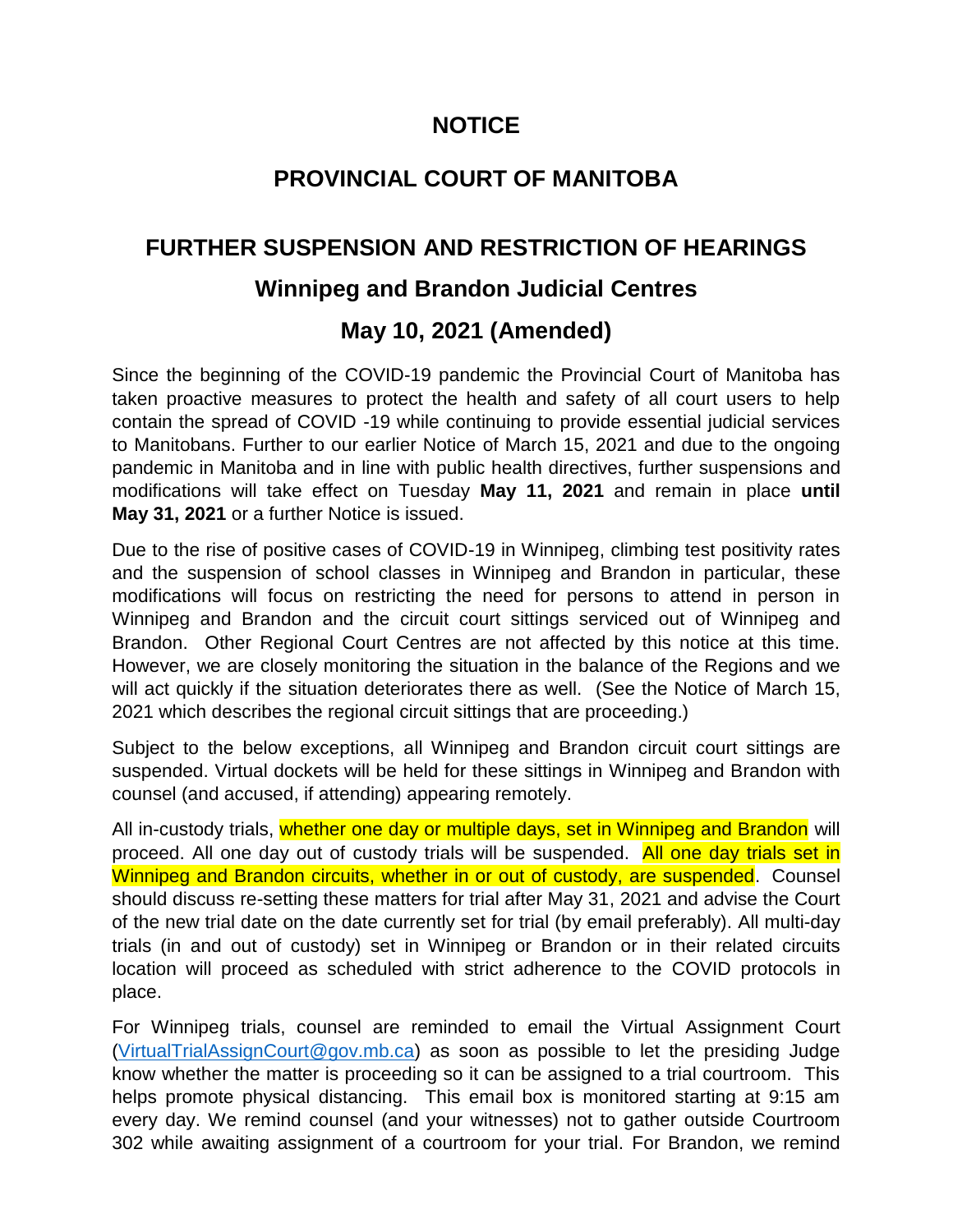counsel and witnesses who are attending to adhere strictly to the Covid protocols and to maintain social distancing at all times.

All continuations of trials or matters where a Judge is seized will proceed as scheduled.

All dispositions will proceed on the presumption all parties appear remotely. The preferred platform for these dispositions in Winnipeg is MS Teams. In Brandon the preferred platform is Starleaf. Counsel are encouraged to confirm to the Disposition Coordinators the matter will proceed by a video conferencing platform.

If counsel are asking for an exception and requesting in-person appearances, judicial permission must be sought by emailing the Disposition Coordinator at least two days in advance. The position of all parties must be included in the request. The Disposition Coordinator will forward the email to the presiding judge or an administrative judge, if no judge is yet assigned. The circumstances requesting the permission for in person appearances should be pressing or urgent. If the parties cannot appear remotely, or if permission to attend in person is not granted by a judge, the matter will be adjourned.

All bail applications in Winnipeg and Brandon will proceed with all parties appearing remotely, by telephone or video where available. It is incumbent upon counsel to ensure they are on a phone line where they can communicate clearly with the court, and where there are no background noises or interruptions.

The Provincial Court of Manitoba remains open to hear applications with respect to urgent out of custody matters as well as all in custody matters.

In Winnipeg, the Provincial Court Counter dockets will continue to be held virtually. Persons will not be allowed to attend in person but will be asked to phone into the Court to address their matter by calling either 204-948-3138 or 204-945-4612 and speaking to the Staff Justice of the Peace, between the hours of 8:30 a.m. and 2:00 p.m.

In Winnipeg, the Legal Aid Administrative docket will proceed with persons appearing remotely. Counsel and accused persons will not be allowed to attend in person.

### Child Protection

All child protection dockets will proceed virtually in the appropriate court centre.

#### Provincial Offences Court

The Provincial Offences Court office at 373 Broadway Avenue, Winnipeg will remain closed to the public up to and including May 31, 2021. Provincial Offences Act matters (Winnipeg and Regional) including Highway Traffic Act matters scheduled to appear for a dispute hearing up to and including May 31, 2021 throughout Manitoba will be adjourned without you appearing and rescheduled to a later date. Notification of the new date and time will be sent to you. The court office at 373 Broadway remains open to accept fine payments only if other remote options cannot be utilized. This suspension applies to all Provincial Offences Act matters, including Highway Traffic Act matters